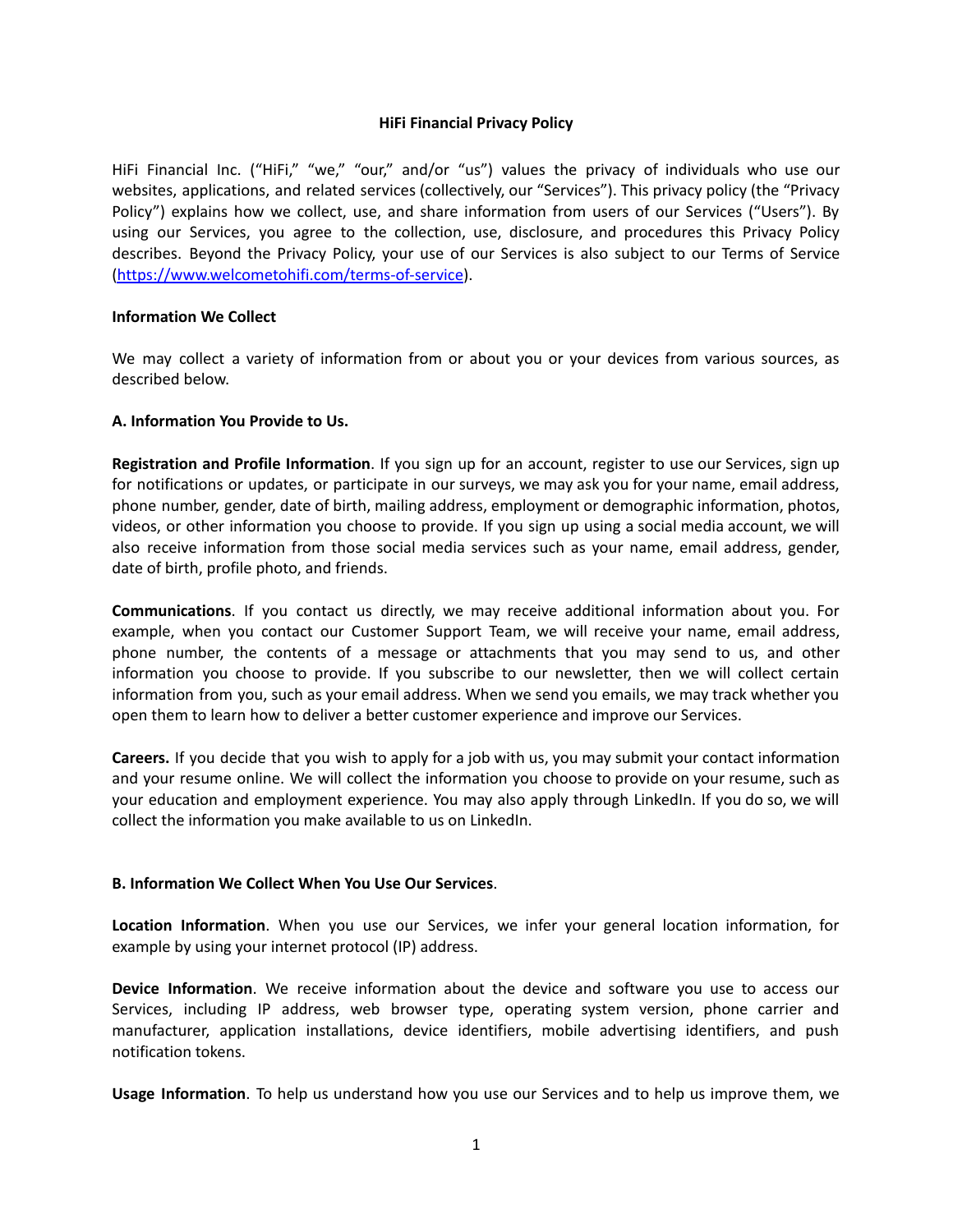automatically receive information about your interactions with our Services, like the pages or other content you view, the searches you conduct, and the dates and times of your visits.

**Information from Cookies and Similar Technologies.** We and our third-party partners collect information using cookies, pixel tags, or similar technologies. Our third-party partners, such as analytics and advertising partners, may use these technologies to collect information about your online activities over time and across different services. Cookies are small text files containing a string of alphanumeric characters. We may use both session cookies and persistent cookies. A session cookie disappears after you close your browser. A persistent cookie remains after you close your browser and may be used by your browser on subsequent visits to our Services.

Please review your web browser's "Help" file to learn the proper way to modify your cookie settings. Please note that if you delete or choose not to accept cookies from the Service, you may not be able to utilize the features of the Service to their fullest potential.

# **C. Information We Receive from Third Parties**.

**Information from third-party services.** If you choose to link our Services to a third-party account, we may receive information about you, including your profile information and your photo, and your use of the third-party account. If you wish to limit the information available to us, you should visit the privacy settings of your third-party accounts to learn about your options.

**Other third parties.** We may receive additional information about you, such as demographic data and information about individual preferences and characteristics, from third parties such as data or marketing partners and combine it with other information we have about you.

#### **How We Use the Information We Collect**

We may use the information we collect:

- To provide, maintain, improve, and enhance our Services;
- To personalize your experience on our Services such as by providing tailored content and recommendations;
- To understand and analyze how you use our Services and develop new products, services, features, and functionality;
- To communicate with you, provide you with updates and other information relating to our Services, provide information that you request, respond to comments and questions, and otherwise provide customer support;
- To update your status on your social networks, to send messages on your behalf to your social networks, and to provide other features and services to you;
- To facilitate the connection of third-party services or applications, such as social networks;
- For marketing and advertising purposes, such as developing and providing promotional and advertising materials that may be relevant, valuable or otherwise of interest to you;
- To generate anonymized, aggregate data containing only de-identified, non-personal information that we may use to publish reports;
- To send you text messages and push notifications;
- To find and prevent fraud, and respond to trust and safety issues that may arise;
- For compliance purposes, including enforcing our Terms of Service or other legal rights, or as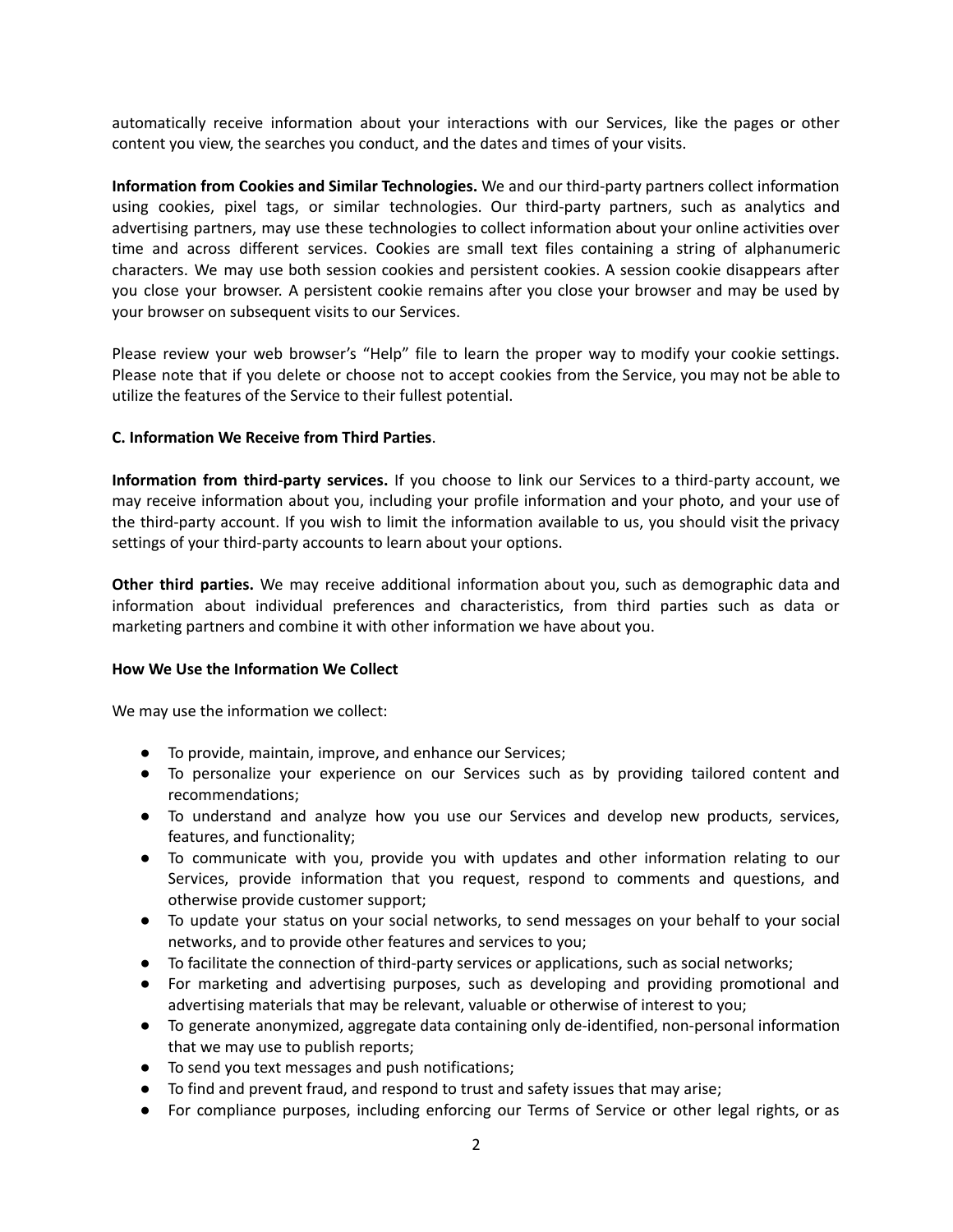may be required by applicable laws and regulations or requested by any judicial process or governmental agency; and

● For other purposes for which we provide specific notice at the time the information is collected.

#### **How We Share the Information We Collect**

**Affiliates.** We may share any information we receive with our affiliates for any of the purposes described in this Privacy Policy.

**Vendors and Service Providers.** We may share any information we receive with vendors and service providers retained in connection with the provision of our Services.

**Social Networks and Other Online Services.** Our Services may allow you to, upon your direction, share information with social networking services, such as Twitter, Facebook, and Instagram. You understand and agree that the use of your information by any social networking websites will be governed by the privacy policies of these third-party platforms and your settings on that platform. We encourage you to review their privacy policies.

**Marketing.** We do not rent, sell, or share information about you with nonaffiliated companies for their direct marketing purposes, unless we have your permission.

**Analytics Partners.** We use analytics services such as Google Analytics to collect and process certain analytics data. These services may also collect information about your use of other websites, apps, and online resources. You can learn more about Google's practices by visitin[g](https://www.google.com/policies/privacy/partners/) <https://www.google.com/policies/privacy/partners/>. To help us understand how you use our Services and to help us improve them, we automatically receive information about your interactions with our Services, like the pages or other content you view, the searches you conduct, and the dates and times of your visits.

**Advertising Partners.** We work with third-party advertising partners to show you ads that we think may interest you. Some of our advertising partners are members of the Network Advertising Initiative [\(https://optout.networkadvertising.org](https://optout.networkadvertising.org)) or the Digital Advertising Alliance [\(https://optout.aboutads.info](https://optout.aboutads.info)). If you do not wish to receive personalized ads, please visit their opt-out pages to learn about how you may opt out of receiving web-based personalized ads from member companies. You can access any settings offered by your mobile operating system to limit ad tracking, or you can install the AppChoices mobile app to learn more about how you may opt out of personalized ads in mobile apps.

**As Required By Law and Similar Disclosures.** We may access, preserve, and disclose your information if we believe doing so is required or appropriate to: (a) comply with law enforcement requests and legal process, such as a court order or subpoena; (b) respond to your requests; or (c) protect your, our, or others' rights, property, or safety. For the avoidance of doubt, the disclosure of your information may occur if you post any objectionable content on or through the Services.

**Merger, Sale, or Other Asset Transfers.** We may transfer your information to service providers, advisors, potential transactional partners, or other third parties in connection with the consideration, negotiation, or completion of a corporate transaction in which we are acquired by or merged with another company or we sell, liquidate, or transfer all or a portion of our assets. The use of your information following any of these events will be governed by the provisions of this Privacy Policy in effect at the time the applicable information was collected.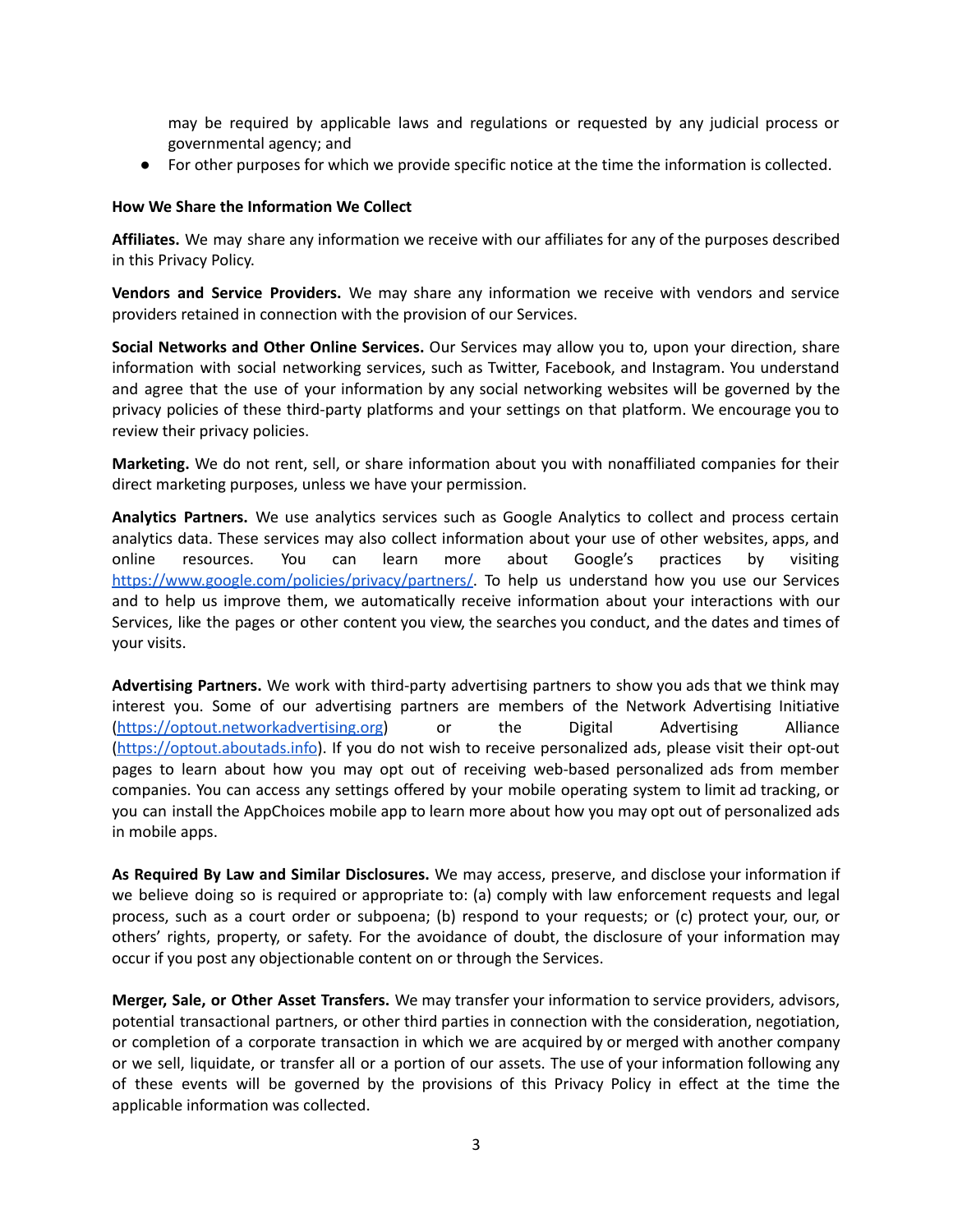**Consent.** We may also disclose your information with your permission.

#### **Your Choices**

**Marketing Communications.** You can unsubscribe from our promotional emails via the link provided in the emails. Even if you opt out of receiving promotional messages from us, you will continue to receive administrative messages from us.

**Do Not Track.** There is no accepted standard on how to respond to Do Not Track signals, and we do not respond to such signals.

**If you choose not to provide us with information we collect, some features of our Services may not work as intended.**

## **Third Parties**

Our Services may contain links to other websites, products, or services that we do not own or operate. We are not responsible for the privacy practices of these third parties. Please be aware that this Privacy Policy does not apply to your activities on these third-party services or any information you disclose to these third parties. We encourage you to read their privacy policies before providing any information to them.

## **Security**

We make reasonable efforts to protect your information by using physical and electronic safeguards designed to improve the security of the information we maintain. However, as no electronic transmission or storage of information can be entirely secure, we can make no guarantees as to the security or privacy of your information.

# **Children's Privacy**

We do not knowingly collect, maintain, or use personal information from children under 13 years of age, and no part of our Services are directed to children. If you learn that a child has provided us with personal information in violation of this Privacy Policy, then you may alert us at privacy@welcometohifi.com.

#### **International Visitors**

Our Services are hosted in the United States and intended for visitors located within the United States. If you choose to use the Services from the European Union or other regions of the world with laws governing data collection and use that may differ from U.S. law, then please note that you are transferring your personal information outside of those regions to the United States for storage and processing. Also, we may transfer your data from the U.S. to other countries or regions in connection with storage and processing of data, fulfilling your requests, and operating the Services. By providing any information, including personal information, on or to the Services, you consent to such transfer, storage, and processing.